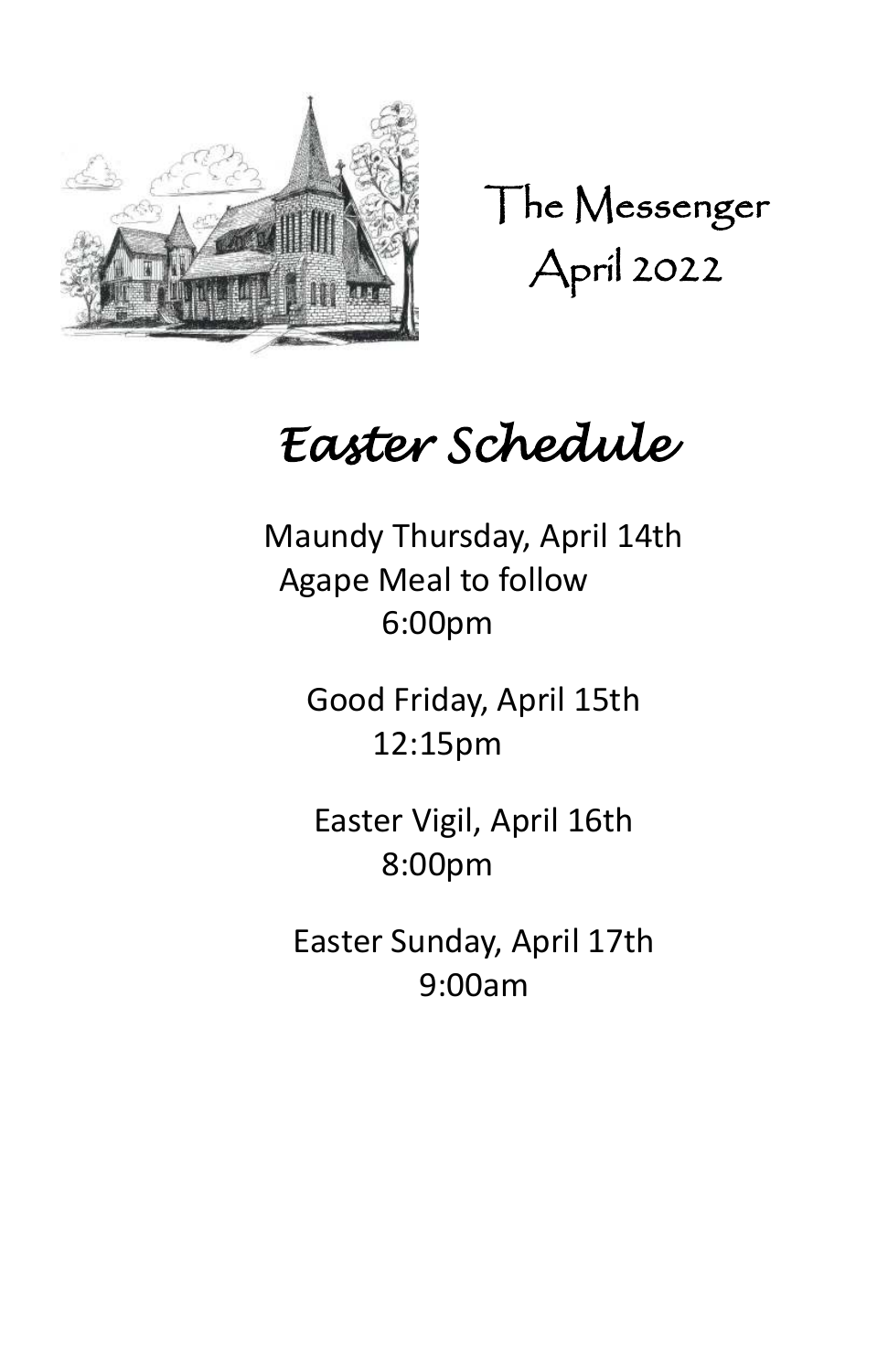# **Rector's Message**

There are a few tried and true liturgical manuals on every priest's bookshelf, the gold standard of which remains *A Priest's Handbook*, first published a few years after the institution of the 1979 (and current) *Book of Common Prayer*. Such manuals expound upon the rubrics, those italicized instructions found throughout the Prayer Book, in order to provide a clearer sense of what is "meet and right so to do" in the liturgical setting. They break down every minute detail of the service from the priest's vestments to how and when to move, and why.

The manuals themselves are but the beginning. The information within is then tossed into a blender along with other considerations, such as church architecture, parish resources (both human resources and liturgical accoutrements), parish custom, individual piety and practice of the priest, pastoral concerns, and canonical law, to produce the liturgy of the church as expressed in any given parish. Much of this accounts for why, despite having a book of "common" prayer, individual parishes tend to have their subtle differences. It also accounts for the differences in liturgical actions between individual priests, most noticeably at the altar during the Eucharistic prayer. There are also practices that are highly discouraged in the manuals that are in fact conducted by a vast majority of priests and churches, while others stated as being the norm are seldom, if ever, seen.

One of the things I love about Lent is that shortly before Ash Wednesday, my manual for Lent, Holy Week, Easter and the Great Fifty Days (which is actually its full title) comes off the shelf to live among the chaos that is my desk for a couple months. Lent, and more particularly Holy Week, is a time when the essential shape of the liturgy undergoes its most significant transformations for the purpose of taking us deeper into the mystery of our faith. And since these special liturgies only occur once a year, I like to have my manual readily accessible to help think through the flow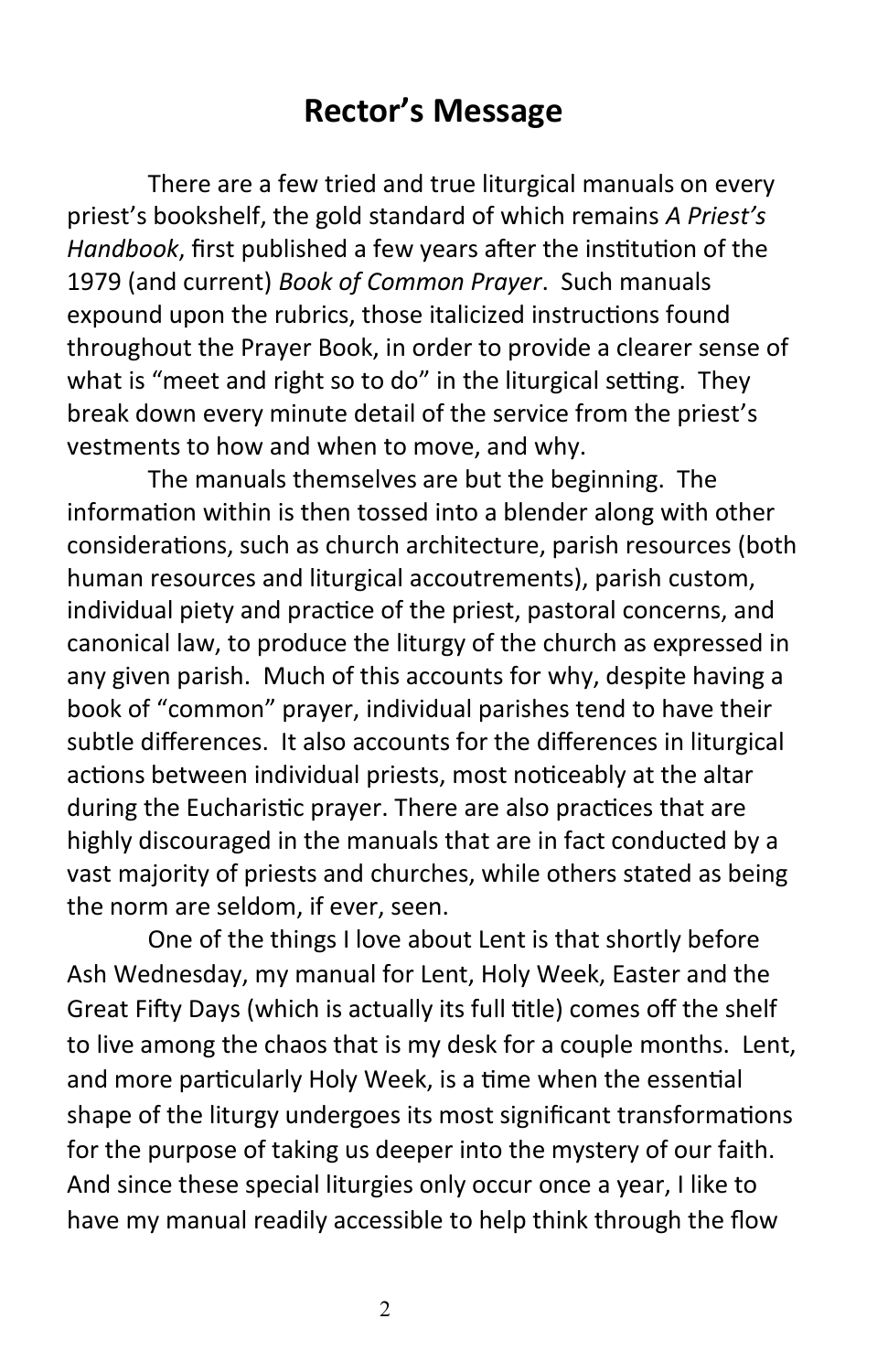of the services, to visualize the movements in our worship space, and to make sure I am not forgetting any details. Through this process, I get to fall in love with the beauty and power of the liturgy all over again.

The liturgies of Palm Sunday, Maundy Thursday, Good Friday, the Easter Vigil, and Easter Sunday, provide us with a sacred invitation to participate in those final days of Jesus' life and his glorious resurrection. The entrance into Jerusalem to lauding and honor, a final meal among friends, betrayal, the humiliation and agony of the cross, the eerie quiet of the tomb, an empty tomb, and the resurrection are all meticulously made real for us in these special liturgies.

The profundity of these services was something I was acutely aware of even as a kid when I would accompany my mom to them out of curiosity. The services of the Triduum (Maundy Thursday, Good Friday, Easter Vigil) were not mandatory attendance in the Prall household. Mom went because, as the daughter of an Episcopal Priest, it was part of her spiritual practice. Anyway, I found them strangely alluring, so I went with her. For one thing, they were all held at night; except for Christmas Eve, I'd never been to church at night. On Thursday night there was this strange foot washing ritual. On Friday night the congregation was invited up at one point to genuflect before a crucifix. Some people even bowed and kissed Jesus' feet! I was ambivalent about the whole thing, so I did a simple bow. On Saturday, the Easter Vigil, the bulletin weighted about two pounds and I knew I was going to be there for the better part of forever. But there was something awe-inspiring at the moment we signified the crossing over from death to resurrection when all the lights in the church went up and everyone pulled out bells and started ringing them.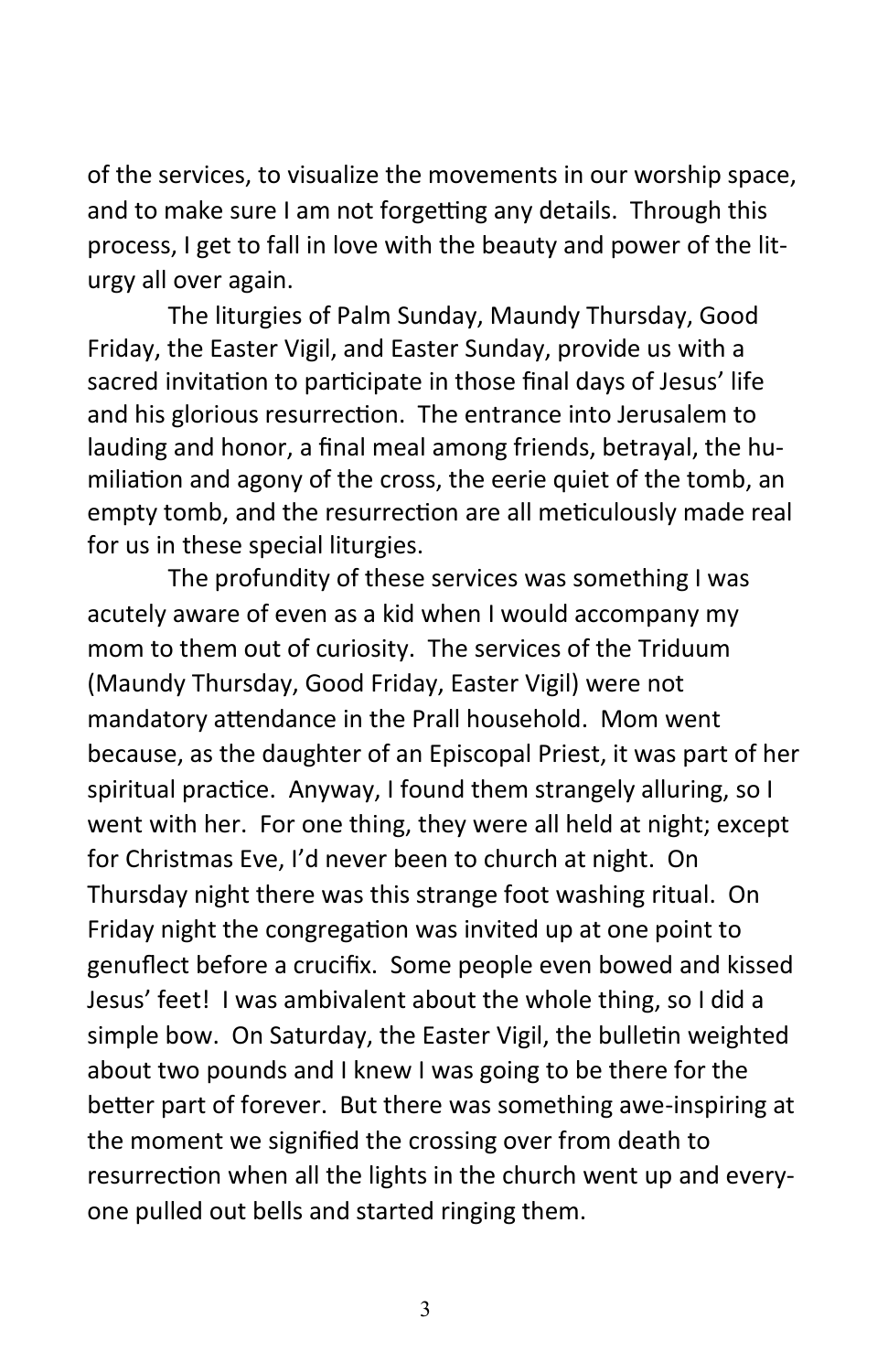It wasn't until I was in seminary decades later that the larger picture of this experience was brought into focus for me. The Triduum is THE event of the seminary's communal worship life; an all-hands-on-deck liturgical extravaganza with duty assignments, rehearsals, and mandatory attendance for all students and staff. It was also the first time I experienced an agapé meal, which was held after the Maundy Thursday service, or a gala after the Easter Vigil. When two or three Episcopalians are gathered, they will undoubtedly eat. The experience was incredible . . . and exhausting. But mostly incredible.

As I write this, we are roughly two weeks from Palm Sunday, which fittingly brings us into our observance of Holy Week. I encourage you all to attend as many of the liturgical offerings during that sacred week as you can, beginning with Palm Sunday. On Maundy Thursday we will see the return of Grace's agapé meal following the service, which is traditionally an "austere" meal with "foods sparse and simple." We will have one Good Friday service followed by the Stations of the Cross. And finally, on that Saturday evening is the Great Easter Vigil, perhaps one of the most liturgically rich services in our tradition, and one that is tragically being mothballed by more and more churches each year. Ours will be pared down a smidge, however. No twopound bulletins or three-hour service. After the Vigil there will be a gala in St. Stephen's Hall to celebrate the coming of Easter.

Dates and times for all of these services are in this newsletter. I look forward to being in worship with you during these moving liturgies as we embrace the mystery of faith: Christ has died, Christ is risen, Christ will come again.

Blessings, Fr. Brian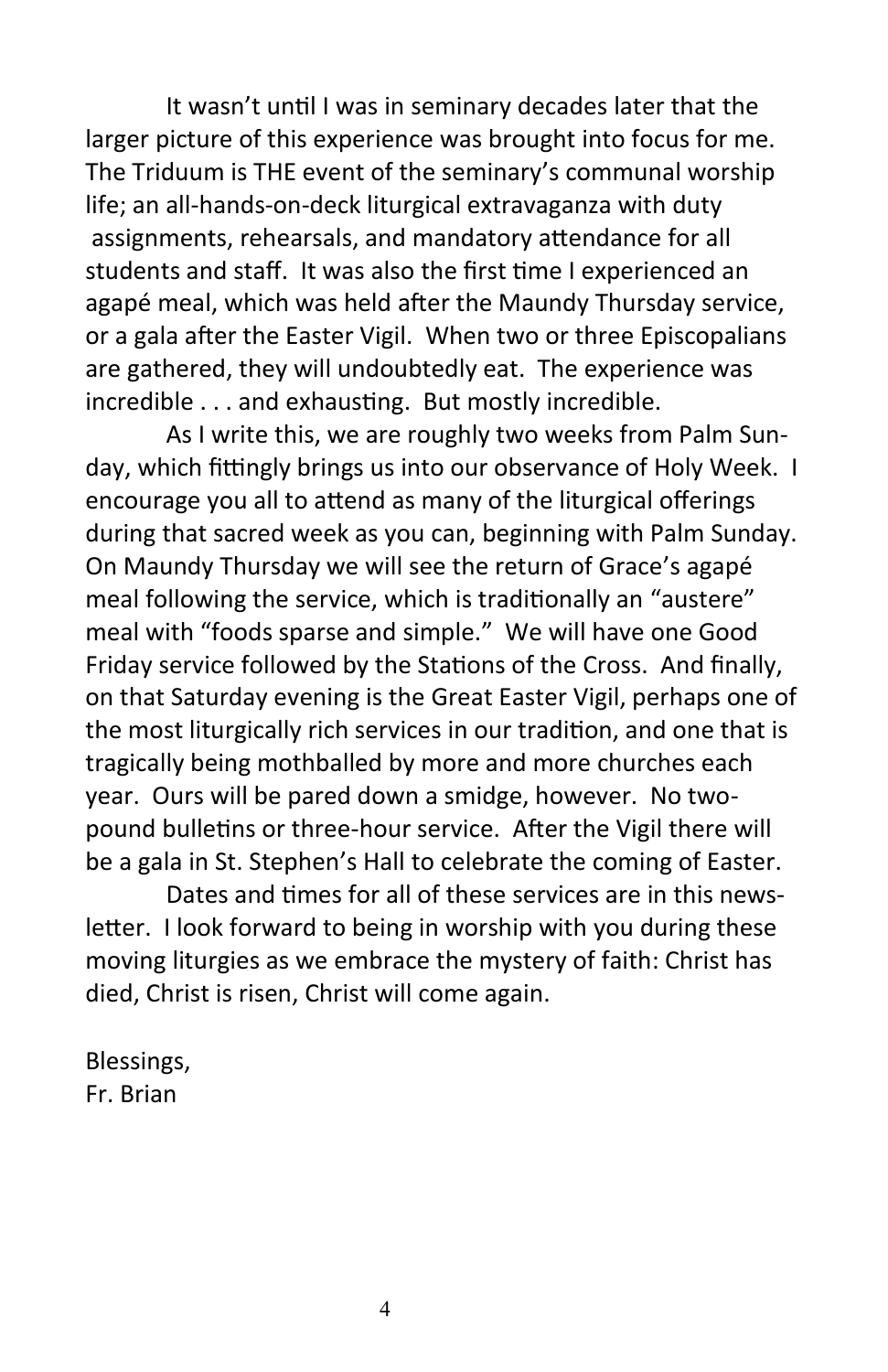## In Gratitude of God's Love

Dear God,

Jesus taught us the depth of your love, a love that he demonstrated:

> A love that accepts others, all others, not just some; A love that respects others, all others, not just some; A love that helps others, all others, not just some; A love that forgives others, not just some.

Thank you God,

For letting us see love in action,

Feel the presence of love in the depths of our being, Experience love in real time,

Hear love spoken in words that resonate sincerity And provide comfort, love being lived, Love at its lovingest, the Cross.

Thank you, God, for Jesus, in whose name we pray. Amen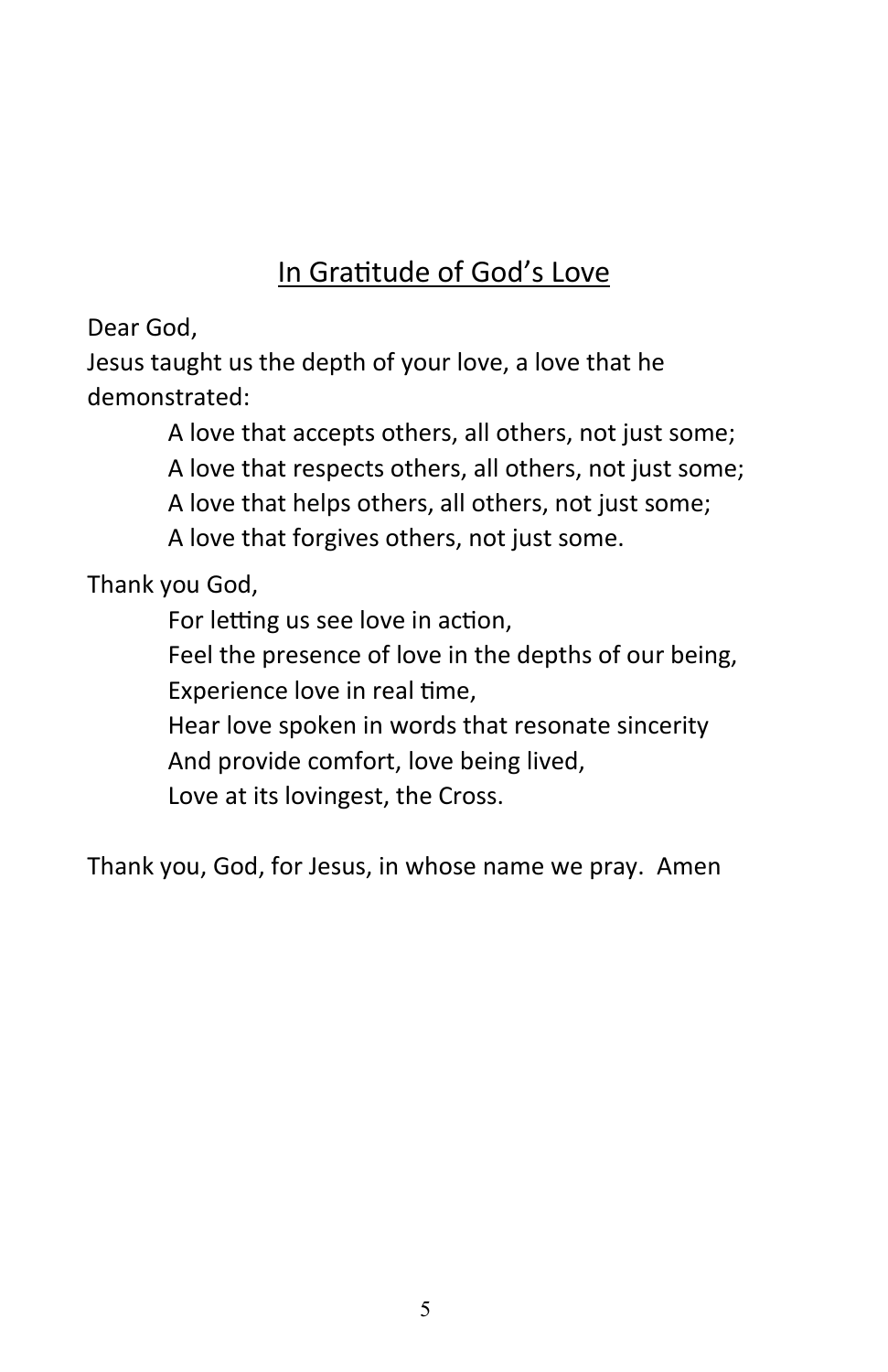#### **Treasurer's Report**

I am providing a summary of the revenue and expenses for the first 2 month's of 2022. Since it is so early in the year I am not comparing our results to the budget I am comparing 2022 results with 2021 results.

|                               | 2022   | 2021   | Difference |
|-------------------------------|--------|--------|------------|
| <b>Total Revenue</b>          | 53,818 | 64,047 | (10, 229)  |
| Expenses:                     |        |        |            |
| <b>Personnel Costs</b>        | 23,681 | 23,542 | 139        |
| <b>Building &amp; Grounds</b> | 6,647  | 6,798  | (151)      |
| Diocese Pledge                | 1,417  | 1,283  | 134        |
| Other                         | 1,740  | 2,001  | (261)      |
| <b>Total Expenses</b>         | 33,485 | 33,624 | (139)      |
| Gain (Loss)                   | 20,333 | 30,423 | (10,090)   |

Revenue is primarily pledges paid for the current year and prior years. Building & Grounds includes expenses for both the church and rectory.

The revenue for the first 2 months of 2022 is \$10,229 less the revenue for the 2 months of 2021. This is not a surprise since the total pledges for 2022 are \$16,000 less than the total was in 2021.

The expense line item that I want to highlight is our cost for natural gas for the church. In the first 2 months our cost was \$3,015 which is 49% of our budget for the year. Last year we spent \$1,676 in the first 2 months which was 29% of the budget. This increase over last year is driven by the increased cost of natural gas. In January the cost was 61 cents per therm. Last year is was 29 cents per therm.

If you have any questions please contact me. Duane Price, Treasurer 815-233-0006 daprice@yahoo.com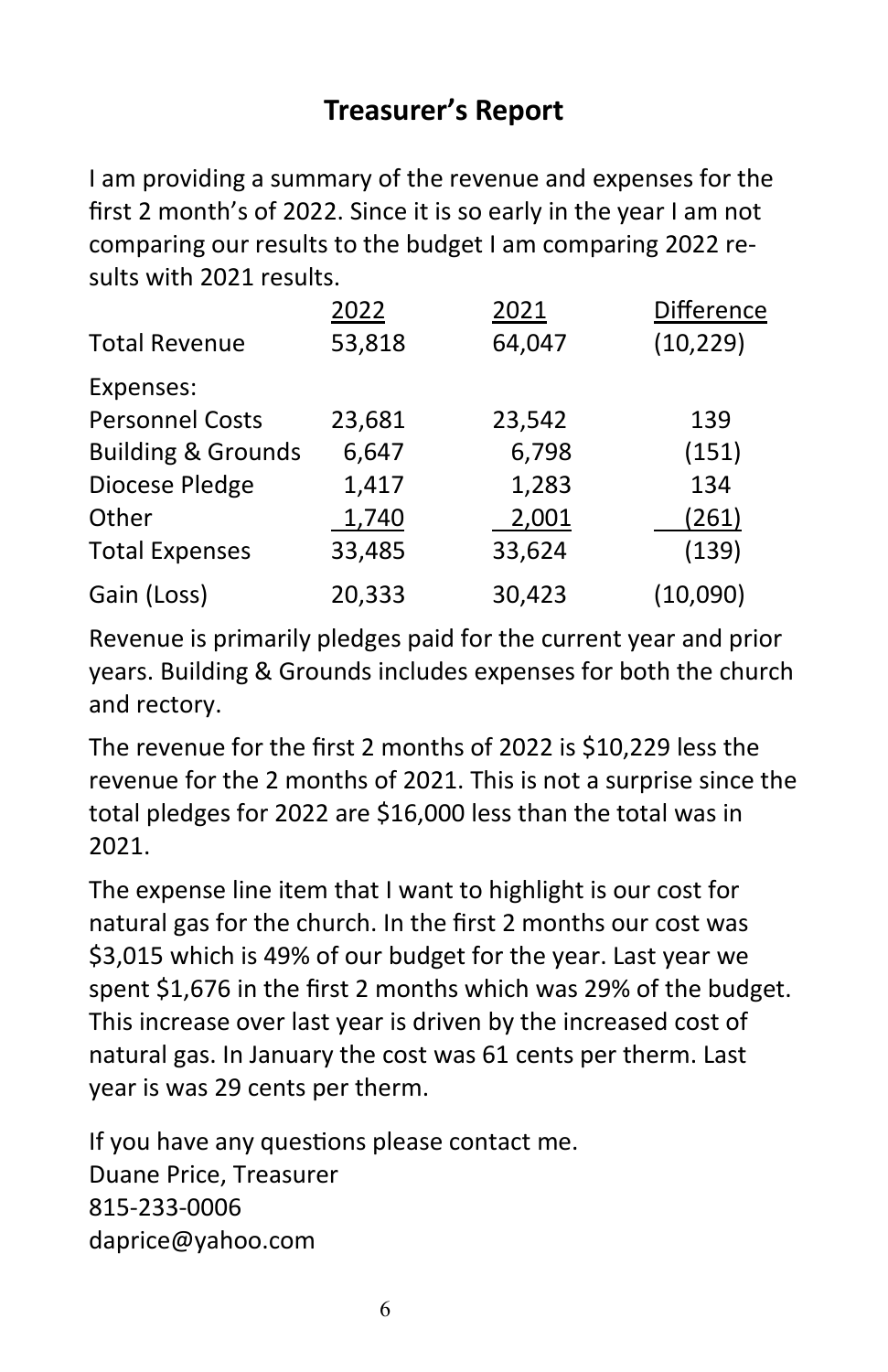# **Signs of Joy**

- 1. Eagerly greeting each new day as a generous gift from God.
- 2. Frequent expressions of gratitude for the blessings and challenges which come throughout each day.
- 3. Finding delight in everyday occurrences: things said by a small child, a cat playing with a ball of string, a dog trying to figure out what you're doing, a funny story in the news paper, a joke told by a friend, etc.
- 4. Discovering the taste of a familiar vegetable prepared in a new way.
- 5. Visiting with a dear friend or family member instead of letting television create the dialogue or interrupt good fellowship.
- 6. Eagerly looking forward to the next Sunday when you can join the family of God at worship.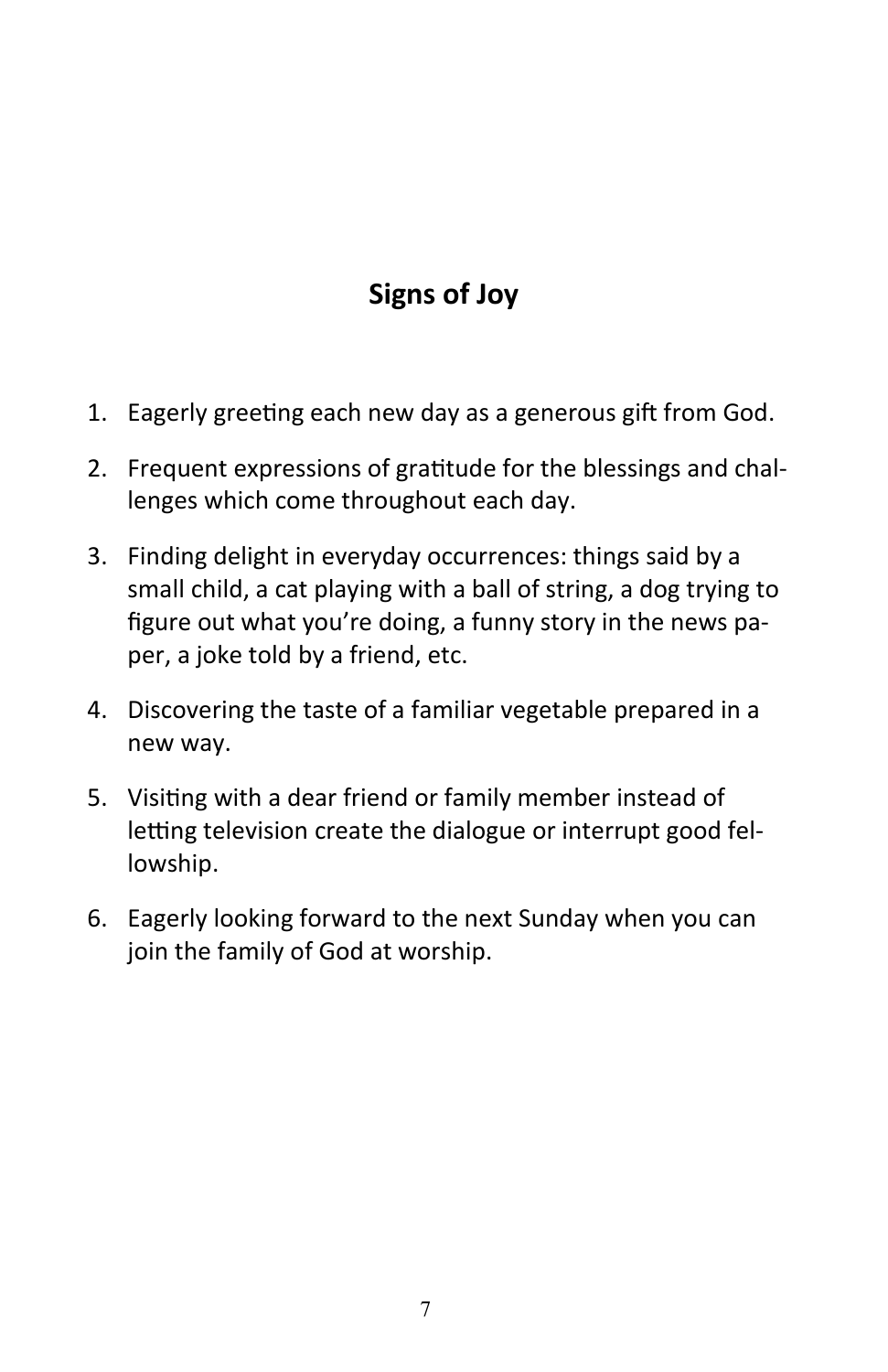## **News from Grace's Greens**

Spring is on the way and with the warmer weather we're all looking forward to getting outside and being in nature especially having endured the last couple of years with Covid and other natural and manmade disasters. Unfortunately, as we've been focused on these events, climate change, plastic pollution and other environmental problems haven't gone away.

However, in Illinois we have good reason to be hopeful. Last fall after countless hours of work by concerned citizens and climate "champions" in the legislator, Governor Pritzker signed into law the Clean Energy and Equitable Jobs Act (CEJA). With the passage of this bill, we will see many new investments in clean energy, energy efficiency, electric vehicle infrastructure, opportunities for minority contractors and disadvantaged communities, to name just a few, which are designed to address climate change and in many cases save people money.

One way we can all save money and help the environment is to sign up for community solar.

Community solar is a program for people who can't put solar panels on their homes. It allows consumers to save money on their electric bills from energy produced by large, offsite community solar projects, similar to how you would save on your electric bill if you installed panels on your own property.

The owner of the community solar garden pays the upfront costs to build, maintain and connect the garden to the utility's power grid. When you sign up for community solar, you are subscribing to a portion of the project's monthly output. Your community solar provider will analyze your household's energy demand to determine your subscription size. Each month, you'll pay your community solar provider for the amount of electricity generated by your subscription. The provider then reports the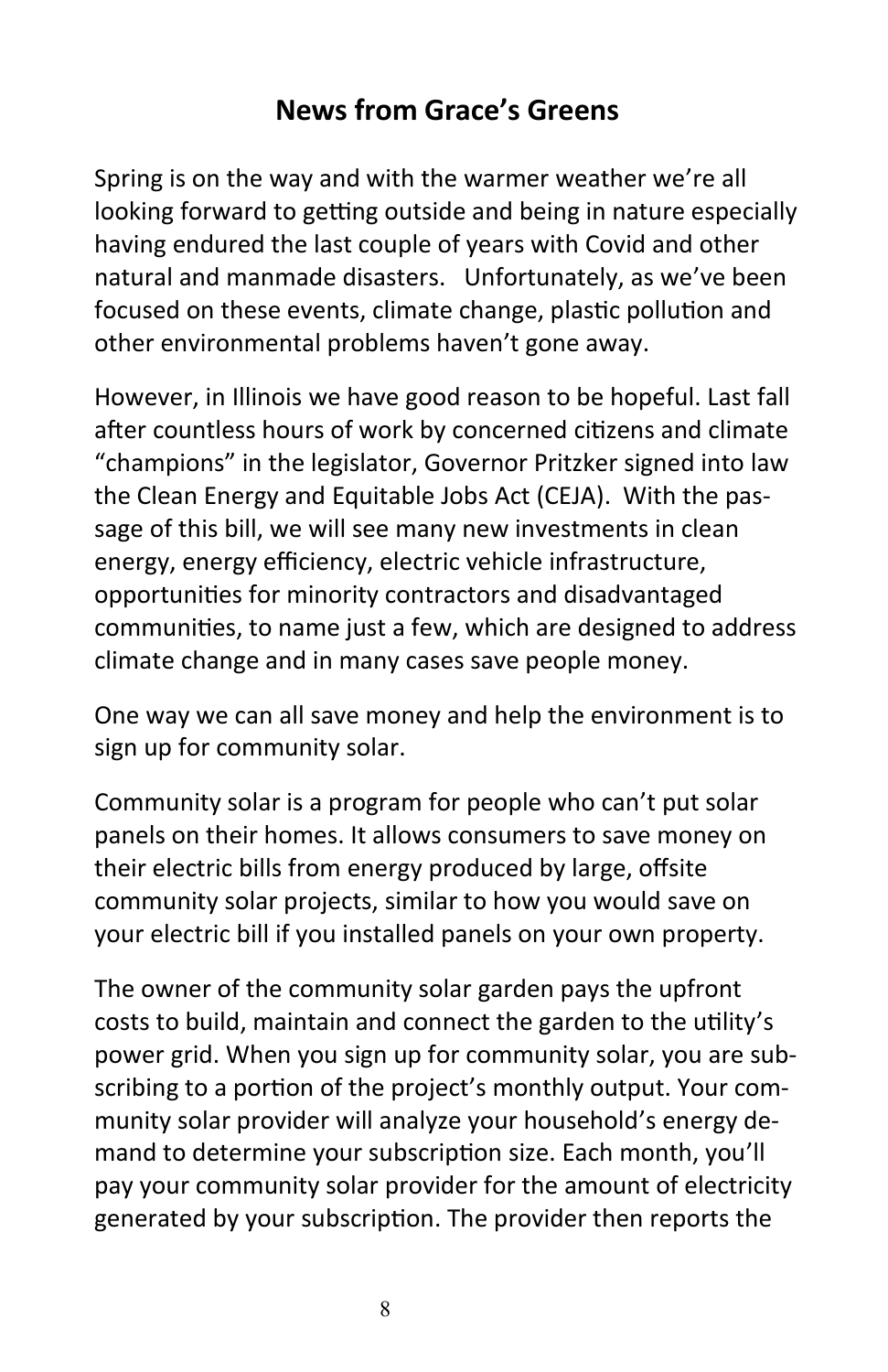your subscription to the utility, and the utility company adds credits to your electric bill equal to that output.

To participate in this program, you must be an electric customer in the utility territory where the community solar project is built. \*

The following companies offer community solar to Illinois residents:

Arcadia Clearway Common Energy Constellation and Arcadia MC2 Energy Services Nextamp Solstice US Solar

You can check out their offers on the Citizens Utility Board website (for Illinois). CUB offers a community solar comparison chart. You can also call the companies directly with questions.

My own experience is with Nextamp, having signed up with them last year. There was an initial wait until the solar farm where I had been assigned panels was up and running. Since then, I've found that my ComEd bill has been significantly reduced (by approximately 50%) and the Nextamp bills have thus far been very low. You can check this opportunity out for yourself – you'll save money and help curb climate change. Also feel free to call me if you'd like more information (815-616-8258).

Candy Colby

\*Information from the CUB website.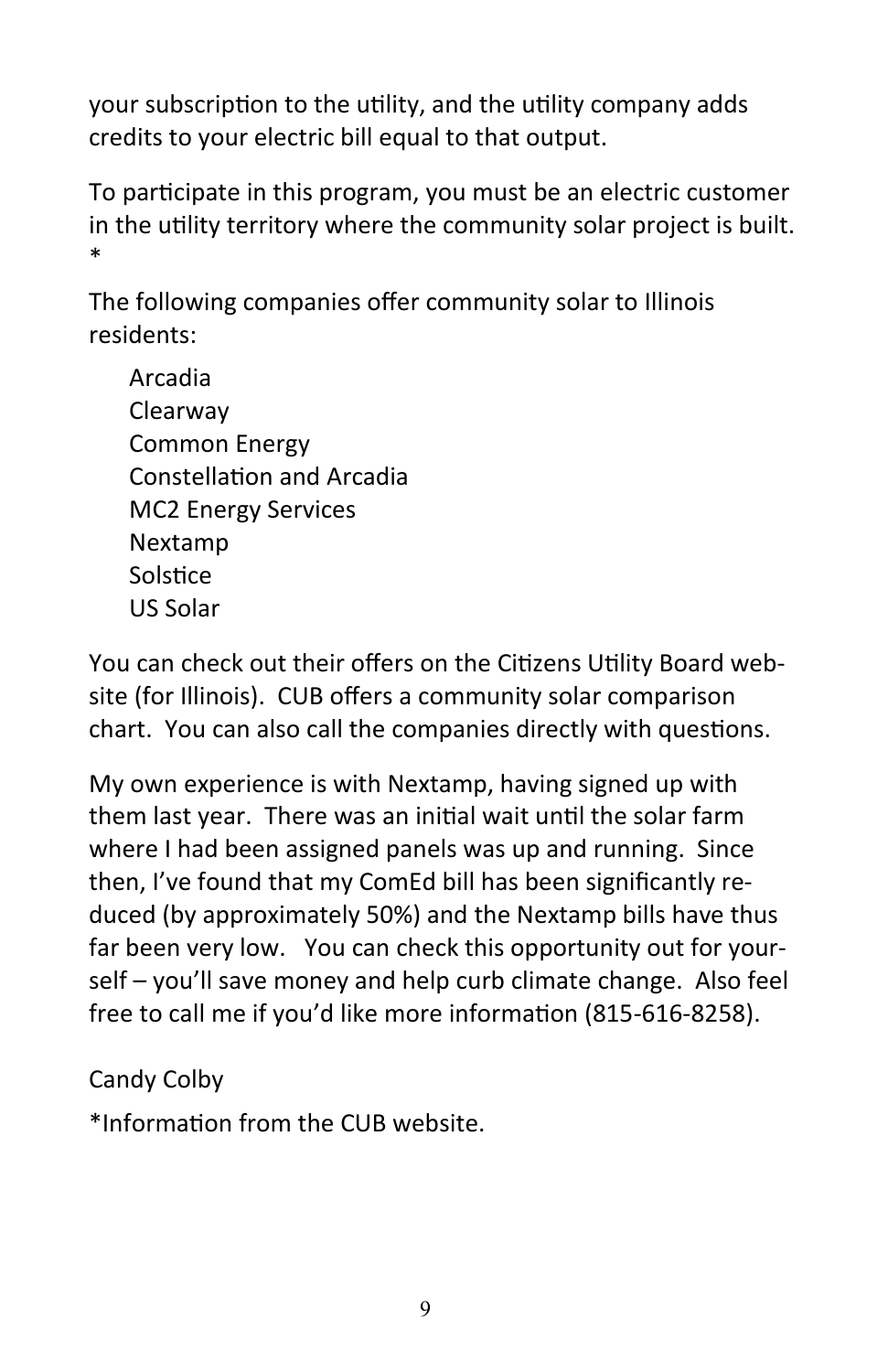### **Grace Community**

*Flowers for Easter* …each year the sanctuary is decorated with Easter flowers. If you would care to donate in memory and/or thanksgiving, please print the name(s) on the outside of the envelope. A list of those being honored or held in memory will appear in the Easter Sunday bulletin. Envelopes for donations are included in this newsletter and will also be available in the narthex.

*ECW First Friday Lunch* April 1st at 11:30am.

*Make Palm Crosses* Saturday, April 9th at 9:00am.

*Agape Meal and Maundy Thursday Service* Thursday, April 14th at 6:00pm in St. Stephen's Hall. Join us for a meal as we bring Lent to a close. This meal is of foods typical of the Near East two thousand years ago. Please sign up to bring a food to share and, if you would like, a bottle of wine for your enjoyment. Please bring your foods earlier to allow us time to dish it up. Questions?? Contact Nicole Bolotnik at 815-990-1375.

**Deadline** for the May "Messenger" will be April 21st.

*Vestry Meeting* Sunday, April 24th after the 9:00am service.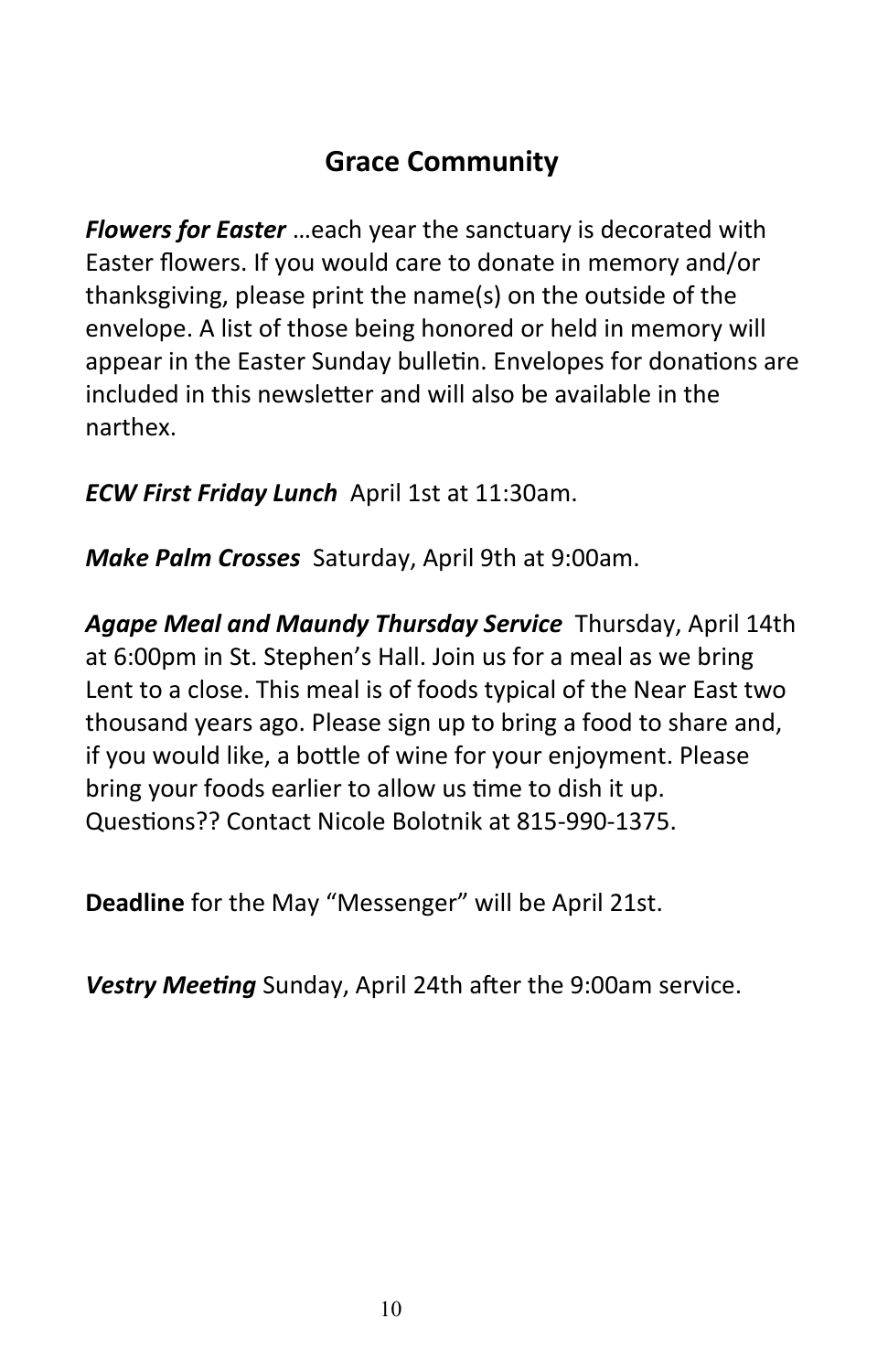



| 6th  | Kyle Maize            |
|------|-----------------------|
| 9th  | Susan Lafferty        |
|      | <b>Maxwell Watson</b> |
| 10th | Karen Moderow         |

| 17th | Cainan Becker |
|------|---------------|
| 22nd | Mike Shore    |
| 23rd | Lucy Miller   |
| 29th | Gail Hunt     |



3rd Thomas & Dorothy Nord John & Allison Gush 16th Richard & Marilyn Hepner